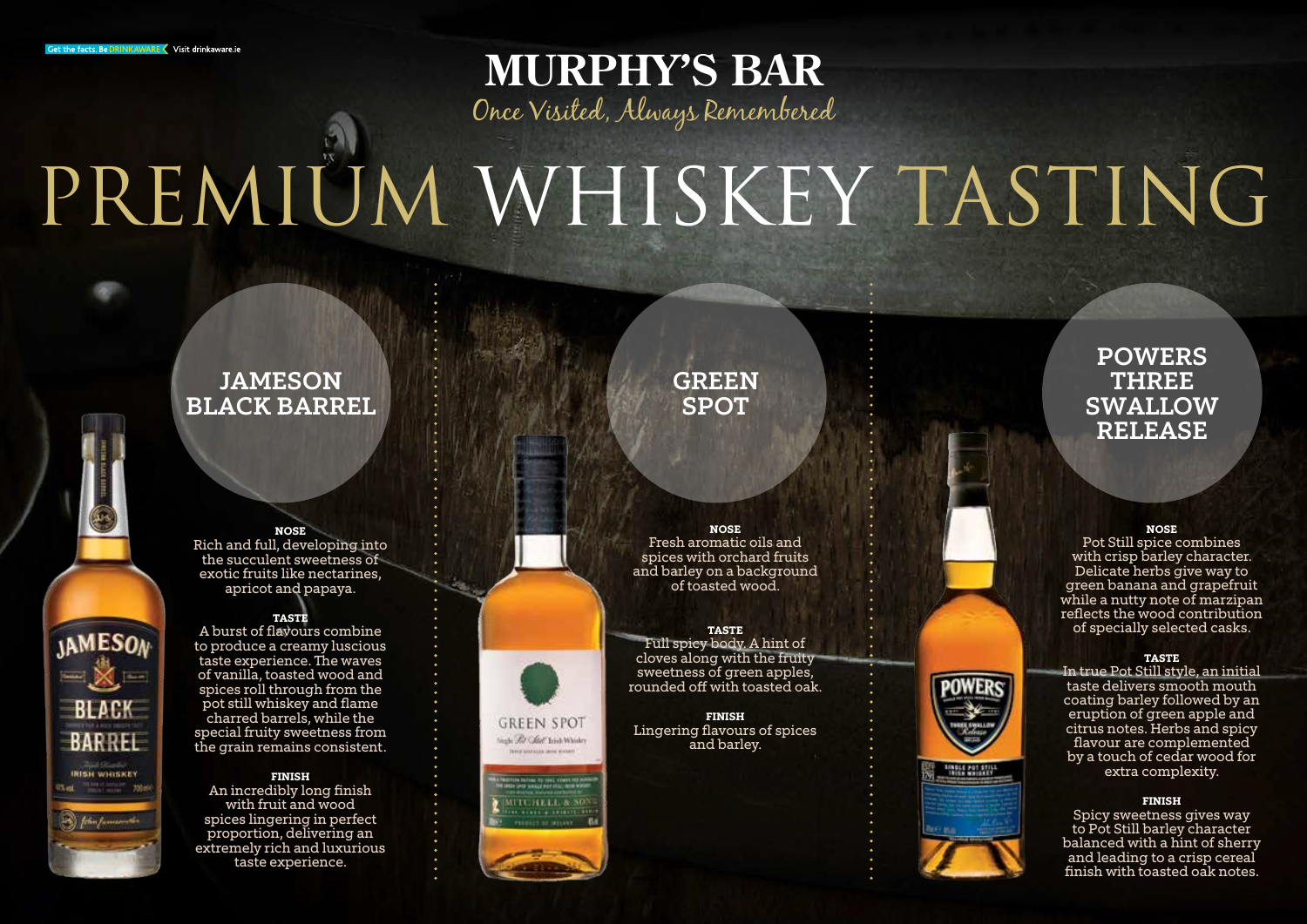**MURPHY'S BAR** Once Visited, Always Remembered

# PREMIÜM WHISKEY TASTING

## YELLOW SPOT 12 YEAR OLD



### **Nose**

Mown hay & cracked black pepper. Red bell peppers, nutmeg, clove oil & green tea. Sweet honey & peaches from the Malaga casks.

## **Taste**

Honey sweetness with pot still spices. Flavours of fresh coffee, creamy milk chocolate & Crème Brûlée. Notes of red apples & toasted oak.

### **Finish**

Sophisticated & complex. Sweetness throughout, with a mix of red grape & dry barley upon exit.

## POWERS JOHN'S LANE RELEASE

**Nose**

An abundance of earthy aromas, leather, tobacco with layers of charred wood, dark chocolate and treacle toffee.

**Taste** Full bodied spice front followed by vanilla, honey and dried apricot.

**Finish** Lingering honey sweetness on toasted oak.

## REDBREAST 12 YEAR OLD

### **Nose** A complex spicy and fruity aroma with toasted wood notes evident.

### **Taste** Full flavoured and complex; a harmonious balance of spicy, creamy, fruity, sherry and toasted notes.



**OEDBREAS** 

AUGUST FOT STILL  $-12-$ 



POWER!